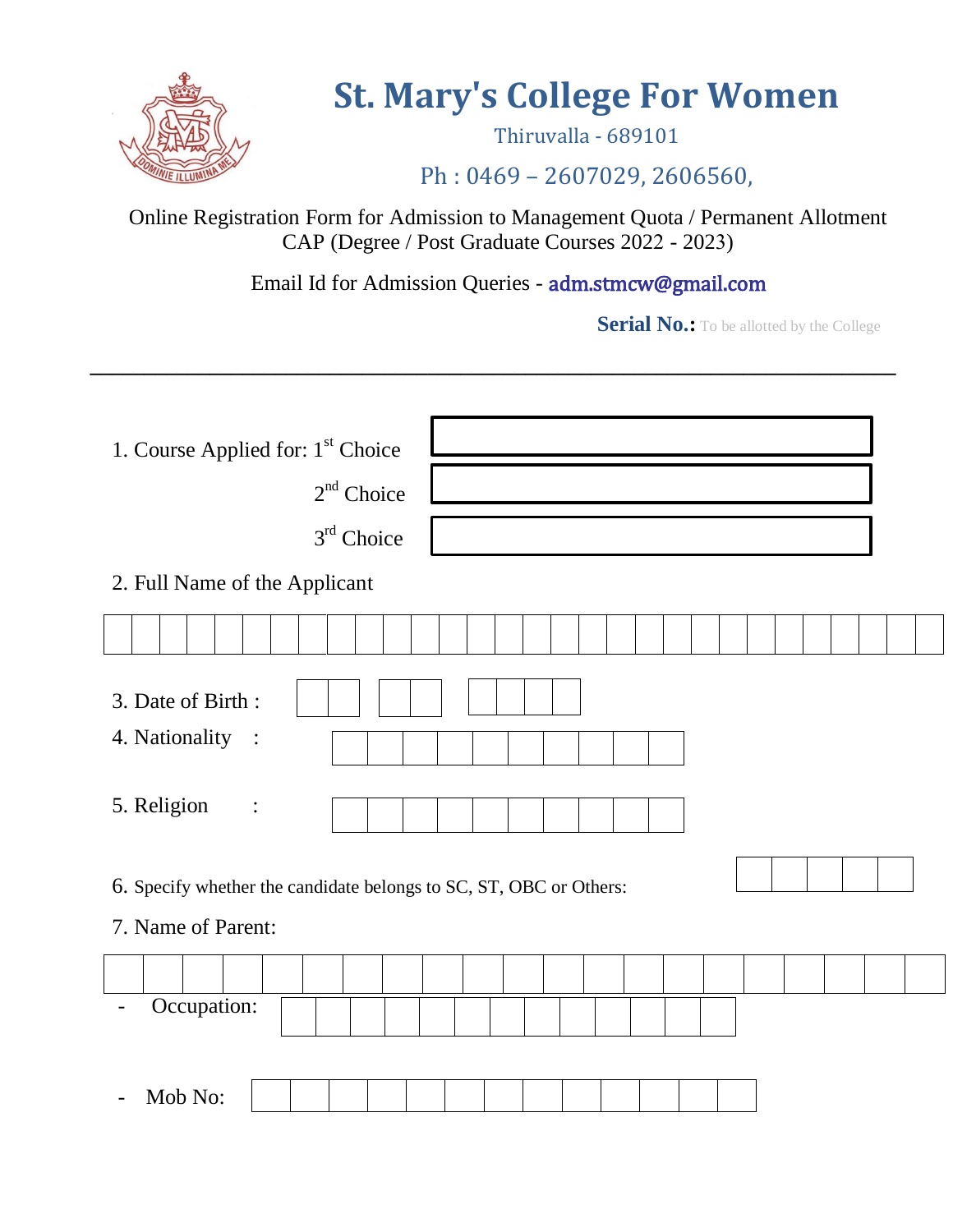| Annual Income of the Family:                       |                                                      |  |  |  |  |  |
|----------------------------------------------------|------------------------------------------------------|--|--|--|--|--|
| 8. Address for Correspondence (Do not repeat name) |                                                      |  |  |  |  |  |
|                                                    |                                                      |  |  |  |  |  |
|                                                    |                                                      |  |  |  |  |  |
|                                                    |                                                      |  |  |  |  |  |
|                                                    |                                                      |  |  |  |  |  |
| Email ID:                                          |                                                      |  |  |  |  |  |
| Mob No:                                            |                                                      |  |  |  |  |  |
| 9. Qualifying Examination:                         |                                                      |  |  |  |  |  |
| - Name of the Exam                                 | <u> 1980 - Jan Barnett, fransk politik (d. 1980)</u> |  |  |  |  |  |
|                                                    |                                                      |  |  |  |  |  |
| - Institution last attended                        |                                                      |  |  |  |  |  |
| - Specify No. of Chances                           |                                                      |  |  |  |  |  |

10. Marks obtained in the qualifying Examination.

| Reg. No. & Year of     | Subjects           | <b>Marks</b> |         |       |
|------------------------|--------------------|--------------|---------|-------|
| <b>Qualifying Exam</b> |                    | Awarded      | Maximum | Grade |
|                        |                    |              |         |       |
|                        |                    |              |         |       |
|                        |                    |              |         |       |
|                        |                    |              |         |       |
|                        |                    |              |         |       |
|                        |                    |              |         |       |
|                        |                    |              |         |       |
|                        | <b>Total Marks</b> |              |         |       |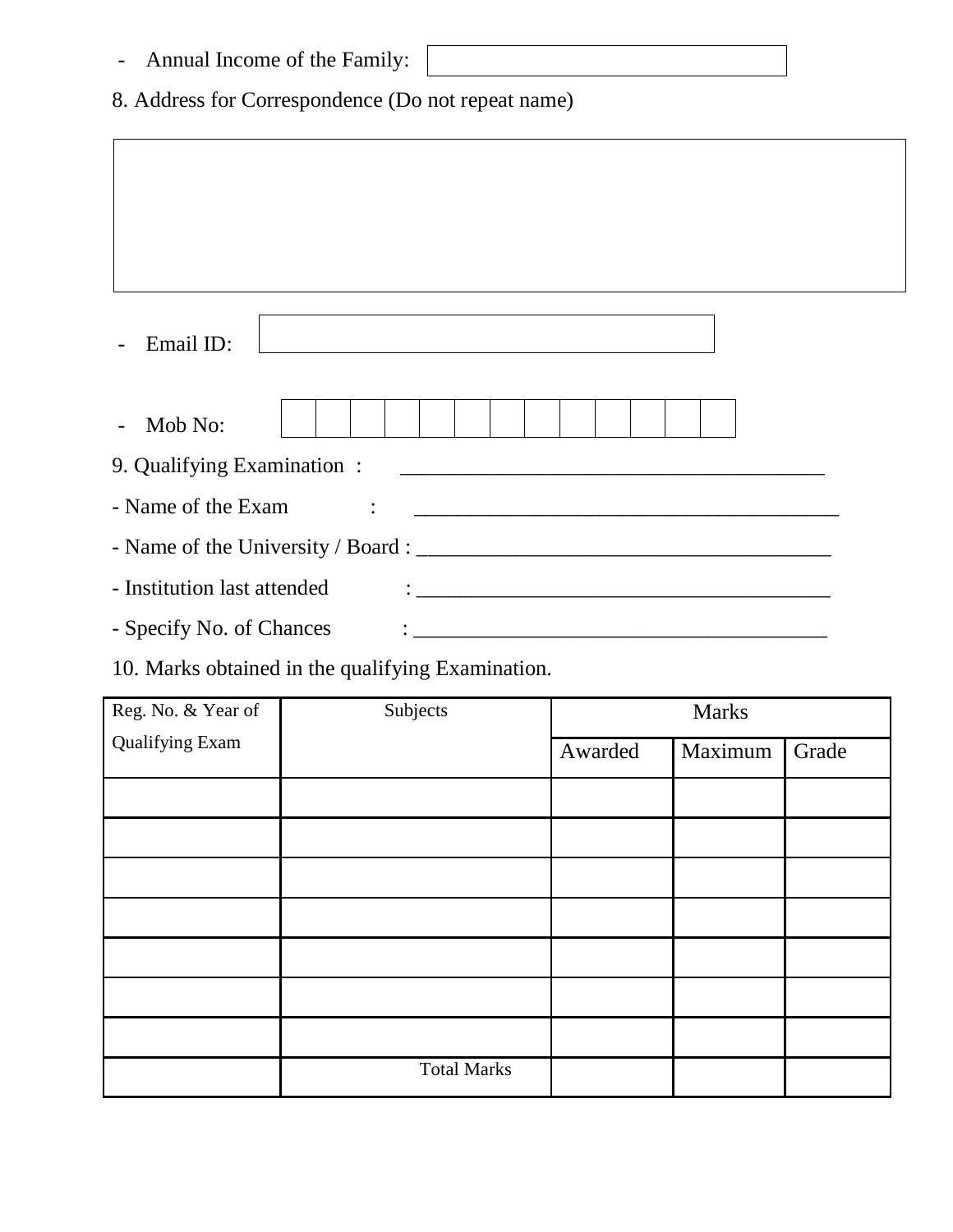| (For PG admissions only) CGPA |  |  |
|-------------------------------|--|--|
| Percentage                    |  |  |

11. Second language (In the case of B.com Students) : Malayalam / Hindi

12. Whether registered in the MG University CAP

If so Application No.

| NO |  |  |  |
|----|--|--|--|
|    |  |  |  |

I hereby solemnly and sincerely affirm that all the facts mentioned in the application form are true to the best of my knowledge and that I agree to abide by rules and regulations of the college.

Place :

Date :





**Signature of the Applicant Signature of the Parent / Guardian** 

**For Office Use Only** 

 **Serial No.:**

**Verification of Documents:-**

**Eligibility for Admission:-**

**Programme:-** 

**Signature of Principal**